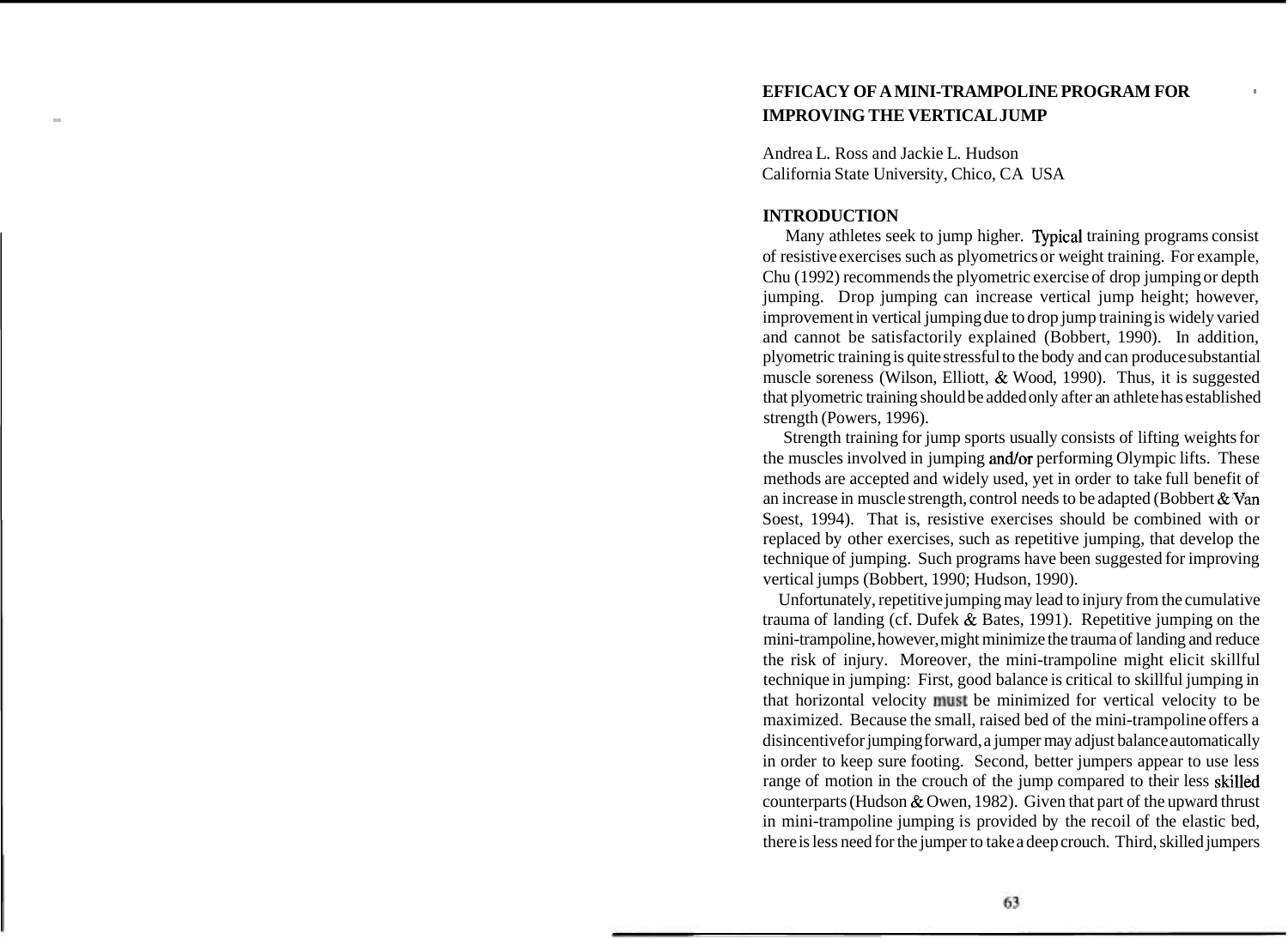seem to use a more simultaneous pattern of intersegmental coordination relative to less skilled jumpers (Hudson, 1986). To be effective in jumping on the mini-trampoline, one cannot work asynchronously with the bed of the trampoline; this need to synchronize the body with the bed might lead to a relatively simultaneous intersegmental coordination. Presumably, if better technique is elicited by training with the mini-trampoline and this technique is carried over to jumping from the ground, the trainee will also jump higher.

Thus the purpose of this study was to test the efficacy of a repetitive jumping program on the mini-trampoline for improving the vertical jump. The first objective was to determine if jump height was increased after the training program. The second objective was to investigate changes in technique after the training program. Specifically, did subjects improve (a) balance by diminishing forward translation,  $(b)$  range of motion by reducing the depth of the crouch, and (c) coordination by minimizing asynchronous movement?

#### **METHODS**

An intact group of **8** female intercollegiate basketball players (age=20.2 yrs, height=173.1 cm, mass=72.1 kg) volunteered for this study at the conclusion of their competitive season. The subjects participated in a mini-trampoline jumping program in addition to their normal post-season regime of maintenance weight lifting and basketball scrimmaging. The jump-training program consisted of 12 sets of 5 repetitive jumps on a minitrampoline twice a week for 5 weeks, Subjects were encouraged to produce maximal effort, but were not verbally coached on any of the variables of this study. Compliance with the jump-training program was good, and all subjects completed a minimum of 500 jumps.

Maximal vertical jumps were analyzed before and after the training program. Jump height was measured in the gymnasium on a Vertec vertical jumping apparatus. Because of the overhead target, these jumps are similar to those demonstrated in game settings. Technique was assessed from jumps which were performed the following day in the lab. Again subjects were asked to jump maximally, but the overhead target was imaginary. Reflective markers were placed at estimated joint centers, and the right side of the subject was videotaped. For each subject, a representative trial from both before and after the training program was selected for analysis.

The 16 selected trials were digitized with a Peak5 Motion Measurement System. After scanning for and interpolating outlying data points, each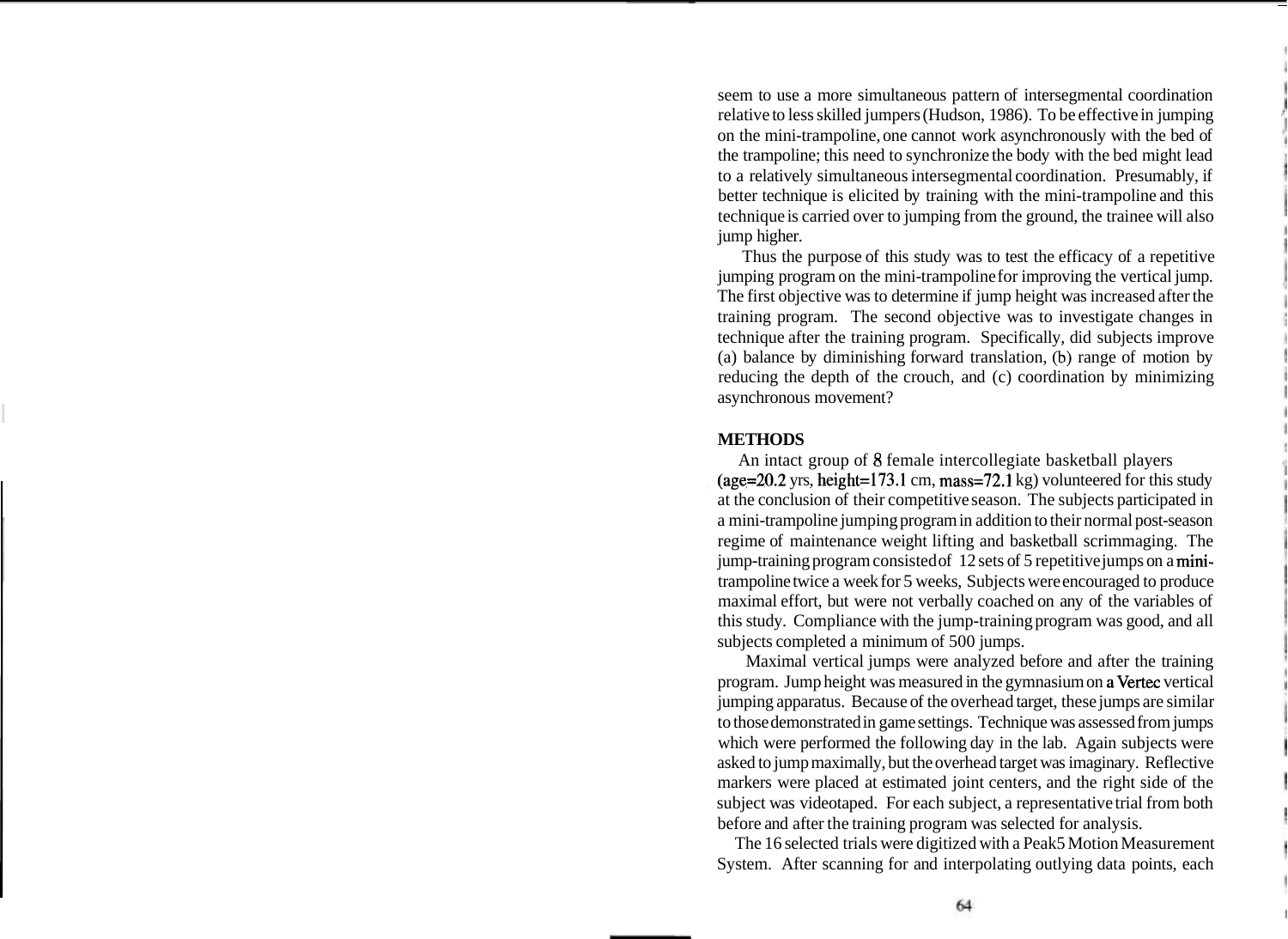data array was smoothed with a Butterworth filter. Cut-off frequencies for each array were determined by the optimal option in the Peak software. Smoothed segmental end points and anthropometric data for females from Plagenhof et al. (adapted by Kreighbaum and Barthels, 1996) were used to calculate the center of gravity (CoG) of the body. Angular position for the knee joint and the trunk and shank segments relative to vertical were computed as were angular and linear velocities for each frame and trial.

Balance was represented by the horizontal velocity of the body's COG at takeoff (Hudson, 1996). Range of motion was indicated by the knee angle at deepest flexion (Hudson & Owen, 1982). Coordination was operationalized as the shared positive contribution (SPC) of the thigh and shank segments (Hudson, 1986). That is, each segment was considered to be actively contributing to the thrust of the jump if its angular velocity was above zero and increasing. The number of frames in which both segments were active was divided by the number of frames that either segment was active to determine the percentage of SPC. The before- and after-training results were compared with a dependent group t-test interpreted at the .05 level of significance.

## **RESULTS AND DISCUSSION**

Group means for the jumping variables before and after the training program are given in Table 1. Jump height on the Vertec ranged from 34.3- 41.5 cm before training and from 35.6-45.7 cm after training. Six of the 8 subjects increased jump height by an average of  $4.5$  cm, and  $2$  subjects increased jump height by 6.3 cm. The mean increase of 3.3 cm in jump height was significant. Thus, it appears that the mini-trampoline program was effective for increasing the height of the jump. It is possible, however, that certain individuals may not benefit from such a program. For example, the subject who was considered the most skillful jumper at the outset of the study did not change jump height, and the subject with the highest jump decreased jump height after the training program.

| <b>Table 1.</b> Means and Standard Deviations of Jumping Variables Before and |
|-------------------------------------------------------------------------------|
| After the Training Program                                                    |

|              | Jump Height*      | Horiz. Velocity* Knee Flexion          | <b>SPC</b>    |
|--------------|-------------------|----------------------------------------|---------------|
| Before       | $37.7 + 2.9$ cm   | $13.3 \pm 20.1$ cm/s $102.5 \pm 9.7$ ° | $82 \pm 14\%$ |
| After        | $41.0 \pm 3.5$ cm | $-15.5 \pm 8.9$ cm/s $104.9 \pm 4.8$ ° | $85 \pm 6\%$  |
| $*$ p $< 05$ |                   |                                        |               |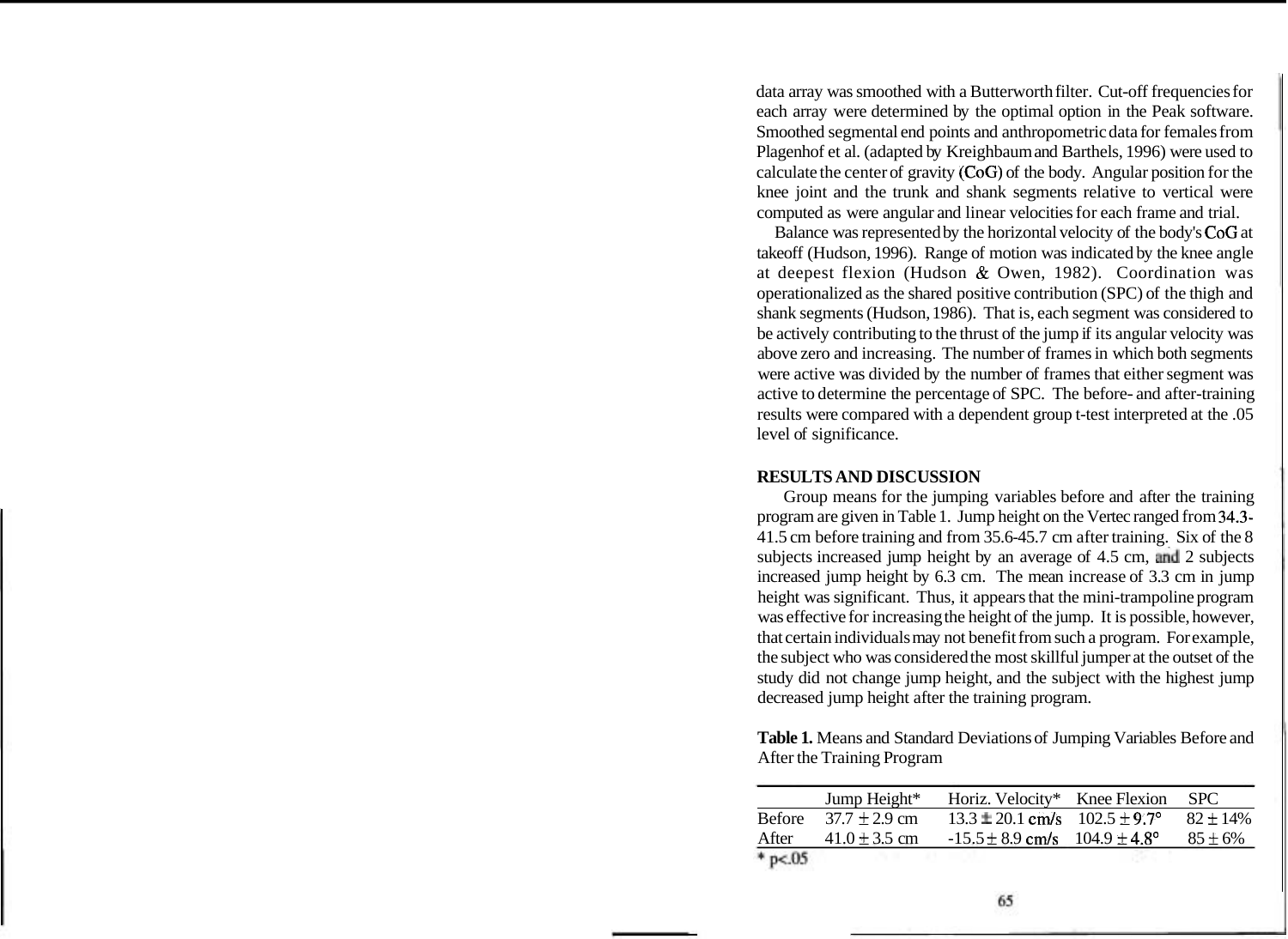In terms of balance, 7 of the 8 subjects exhibited positive horizontal velocity of the COG at take-off and traveled forward before the training program. The exception was the most skilled subject who had a negative horizontal velocity of the CoG at take-off. After the training program, all 8 subjects exhibited negative horizontal velocity of the CoG at take-off. This change in balance from the beginning to the end of the training program was significant and consistent with the expectation that forward translation would be reduced after jumping on the mini-trampoline. A broader interpretation of these results is limited by the fact that balance is rarely measured in vertical jumping studies. However, the present velocities are similar to but larger than the velocities reported for an intermediate jump shooter,  $-5$  cm/s, and an advanced jump shooter, 0 cm/s (Spina, Cleary,  $\&$ Hudson, 1996). Combining the results of these two studies the following hierarchy of skillfulness for balance in vertical jumping is proposed for relatively experienced adults: (a) excessive positive horizontal velocity, (b) excessive negative horizontal velocity, and (c) little or no horizontal velocity in either direction.

n.

Range of motion, as indicated by knee flexion in the crouch, varied from 87.2-120.9" before the training program and from 99.0-114.6" after the training program. Individual results are displayed in Figure 1. Six of the 8 subjects decreased their knee flexion after the training program, but for 2 of them the change was less than  $\mathfrak{S}^{\circ}$ . The subject with the most knee flexion made the greatest change (87.2-101.0") and the subject with the least knee flexion made the second greatest change (120.9-114.6'). Only the subject with the most skill did not change (106.7"). Also, the subject who decreased jump height was the only subject to have a knee angle of less than 100" after the training program. Statistically the mean decrease of 2.4" in range of motion was not significant. One explanation is that the mean knee flexion before training was in the desirable range of 90-110" suggested by Knudson and Miller (1997), so a change might not be needed. Another explanation is that the t-test is not sensitive to non-linear trends in the data. With the exception of the subject whose jump height decreased, all of the other subjects had knee flexion angles converging around 105- 110" after training. That is, the subjects whose range of motion was deeper than the convergence zone, decreased range of motion; those who were in the convergence zone did not change; and the subject whose range of motion was shallower than the convergence zone, increased range of motion. Given that most of these subjects had knee angles below the convergence zone before training, there was a general trend toward less knee flexion or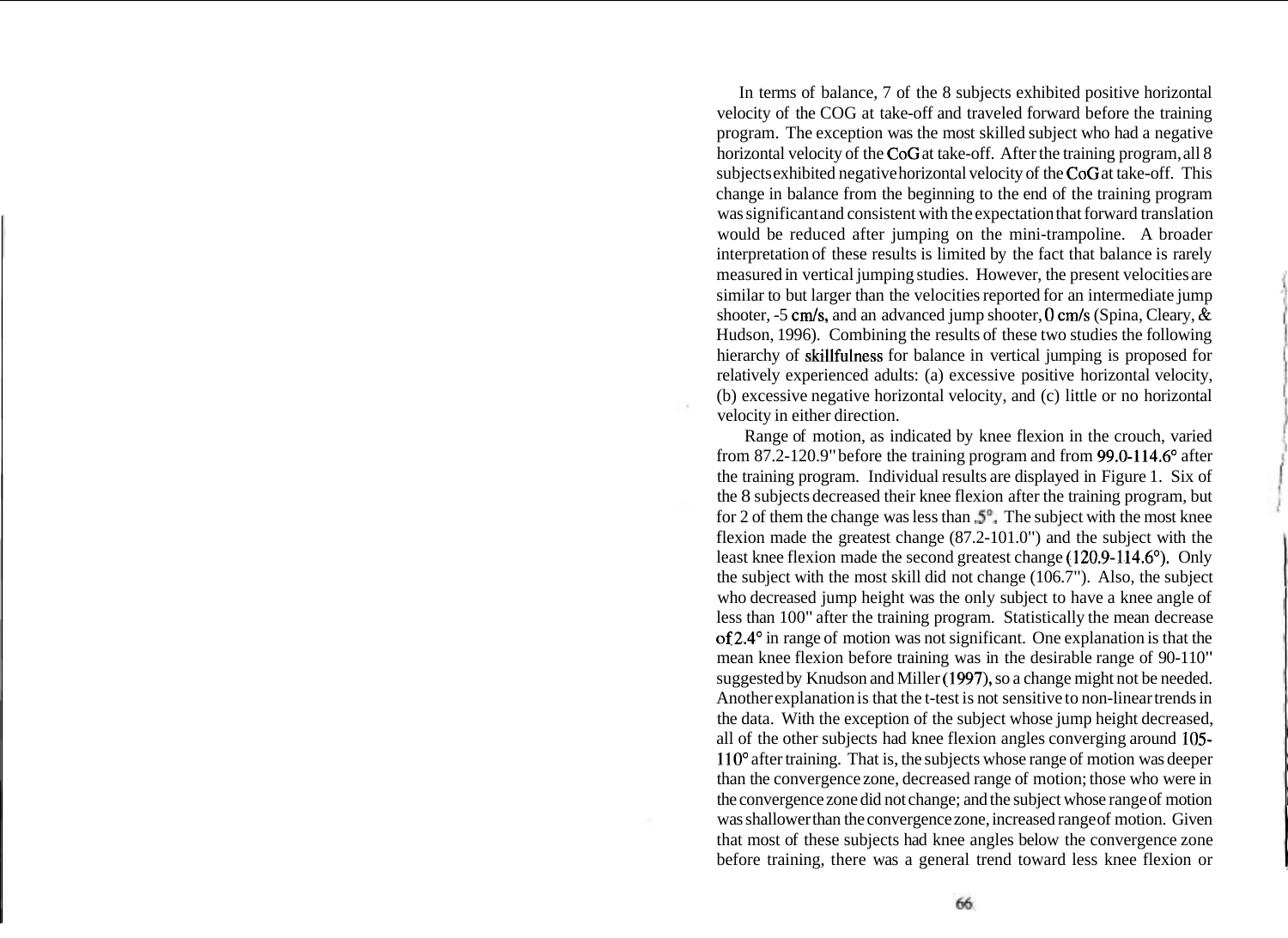shallower crouching after the training program. This trend was in keeping with the expectations for training on the mini-trampoline, but such training may be most efficacious for jumpers with a deeper range of motion in the crouch of the jump.



Figure 1. Each arrow depicts the results for one subject on coordination and range of motion. The tail and tip of the arrow indicate the before- and after-training results, respectively. The closed arrows with solid lines represent subjects who increased jump height, the closed arrow with a dashed line represents the subject who did not change jump height, and the open arrow represents the subject who decreased jump height.

Shared positive contribution of the thigh and shank, a measure of intersegmental coordination, ranged from 67-100% before the training program and from 71-88% after the training program. As seen in Figure 1, the 3 subjects with the Lowest SPC before the training program increased SPC by about 21% after the training program, and the 2 subjects with the highest SPC before the training program decreased SPC by about 13% after the training program. The subject who decreased jump height also decreased SPC from 79-71% after the training program. For the other 7 subjects SPC converged around 80-90% after training. The mean increase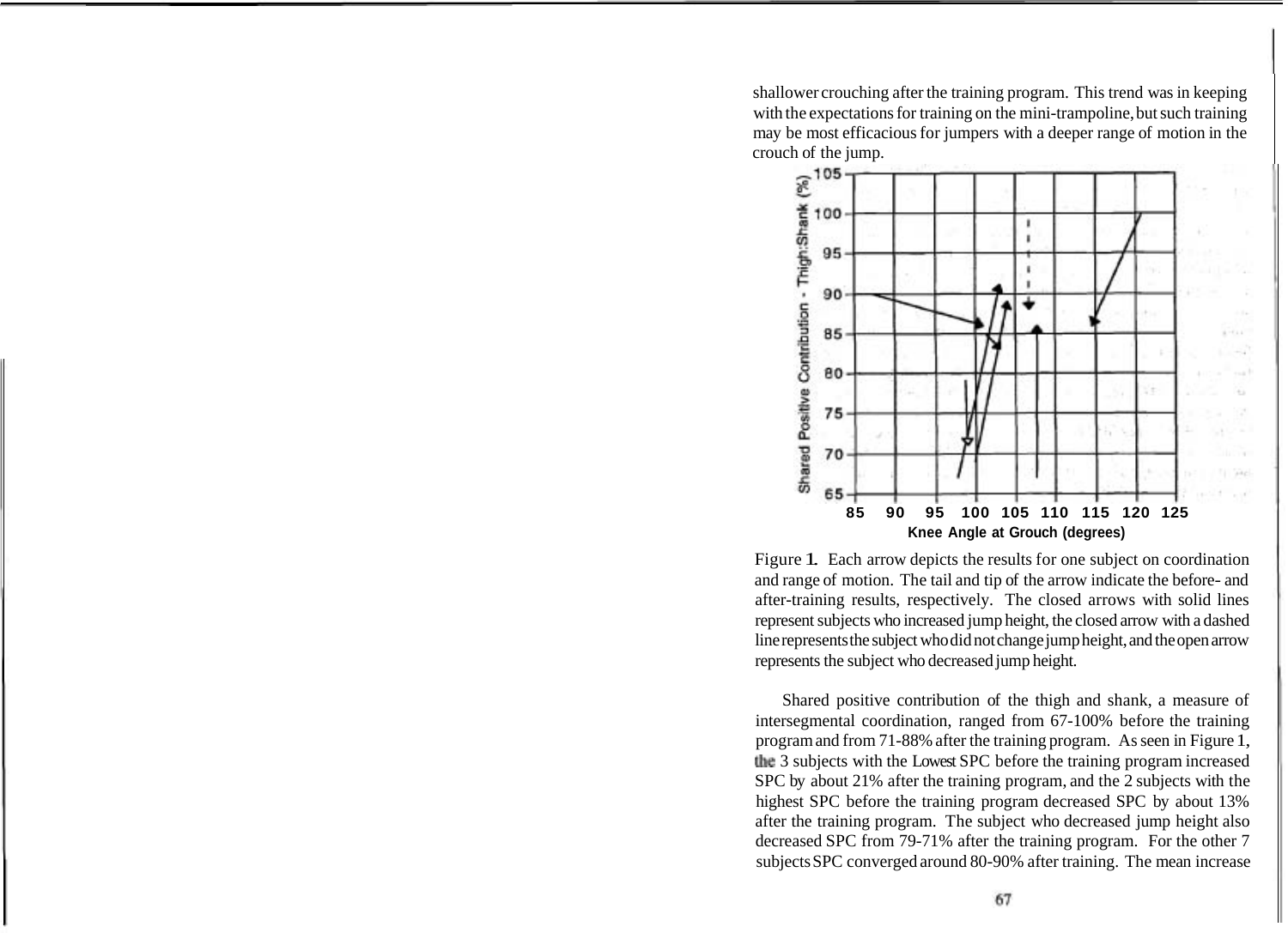of 3% in SPC after training was not significant. Not much change would be expected, however, given that the SPC mean before the training program was the same as the mean for the most skilled subjects in Hudson's (1986) study. Although several subjects changed SPC by 10-20% after training, the before- and after-training means were similar because, once again, there was a non-linear convergence. Nevertheless, the average subject as well as the 3 most asynchronously coordinated subjects had an increase in simultaneity after the training program. Again, the subjects most likely to achieve the expected benefit in coordination from training on the minitrampoline were the ones who seemed most in need of the benefit.

Although this study was quasi-experimental and causation of results cannot be established, there are some encouraging trends. Six subjects made impressive gains in jump height after the training program; all of them ceased jumping forward, and each of them maintained or manipulated range of motion and coordination toward the convergence zones of 105- 110" and 80-90%, respectively. The most skilled jumper before the training program maintained good results for balance, range of motion, and jump height although her SPC diminished 12% into the convergence zone. For some reason, the subject with below average knee angle and SPC chose to maintain her range of motion and decrease her coordination after the training program; her jump height decreased as well.

### **CONCLUSIONS**

The mini-trampoline appears to be an effective apparatus for increasing the height of the vertical jump. Also, the mini-trampoline seems to elicit better technique from many individuals: In terms of balance, there was significantly less forward translation in the jump. Range of motion, as indicated by knee flexion in the crouch, decreased for most subjects. And ' the coordination of the thigh and shank was relatively simultaneous after the training program.

### **REFERENCES**

Bobbert, M. J. (1990). Drop jumping as a training method for jumping ability. Sports Medicine. 9(1), 7-22.

Bobbert, M. J. &Van Soest, A. J. (1994). Effects of muscle strengthening on vertical jump height: A simulation study. Medicine and Science in Sports and Exercise. 26, 1012- 1020.

Chu, D. A. (1992). Jumping into plyometrics. Champaign, **IL:** Leisure Press.